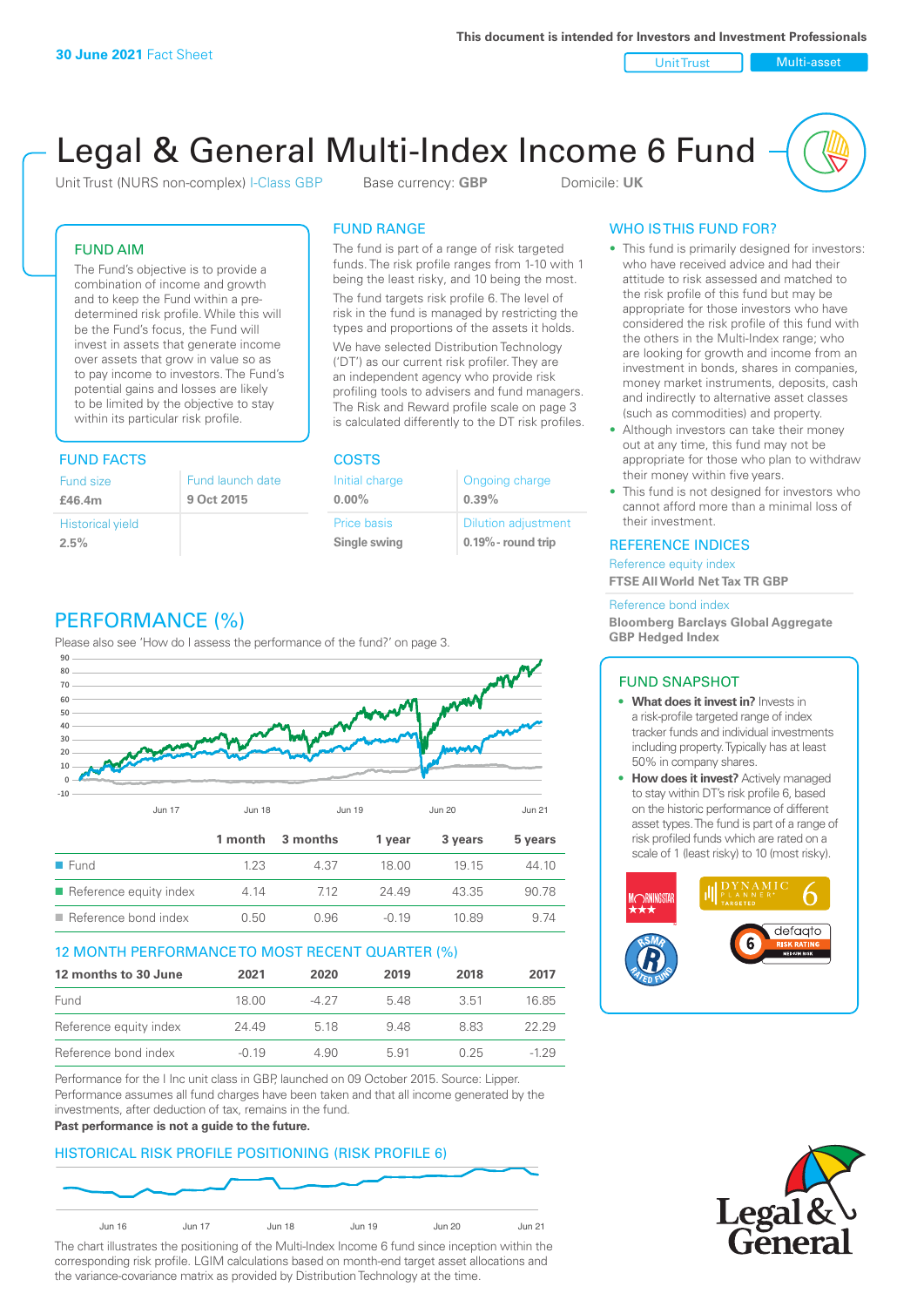# Legal & General Multi-Index Income 6 Fund

Unit Trust (NURS non-complex) I-Class GBP

# PORTFOLIO BREAKDOWN

All data source LGIM unless otherwise stated. Totals may not sum due to rounding.





## FUND MANAGERS

The fund managers have responsibility for managing the multi-index fund range. They are part of the Multi-Asset Funds (MAF) team in LGIM. This team focuses on designing and managing multi-asset funds that are tailored to match the specific objectives of various client types. The team sits within a wider Asset Allocation team which combines both depth of experience with a broad range of expertise from different fields, including fund management, investment consulting and risk management roles.

# TOP 10 HOLDINGS (%)

| L&G Quality Equity Dividends ESG Exclusions UK ETF               | 20.0 |
|------------------------------------------------------------------|------|
| L&G Quality Equity Dividends ESG Exclusions Europe ex UK ETF     | 8.0  |
| L&G US Index Trust                                               | 7.5  |
| L&G Quality Equity Dividends ESG Exclusions Asia ex Japan ETF    | 7.0  |
| L&G Emerging Markets Government Bond (US\$) Index Fund           | 7.0  |
| L&G UK Index Trust                                               | 7.0  |
| L&G Emerging Markets Government Bond (Local Currency) Index Fund | 6.5  |
| L&G Global Emerging Markets Index Fund                           | 6.0  |
| L&G High Income Trust                                            | 5.5  |
| Global REITs Index Trust                                         | 4 N  |